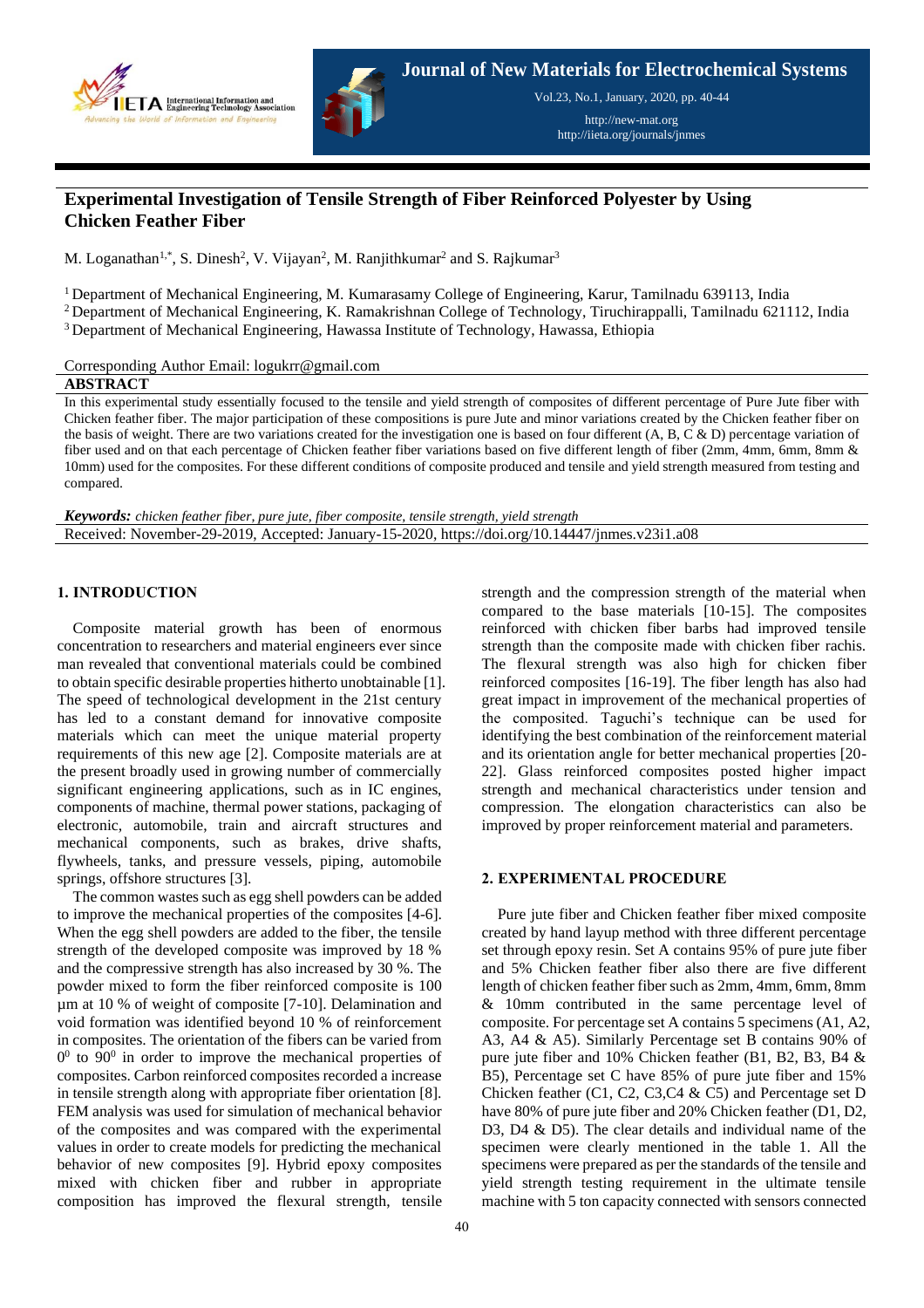setup to the computer for the accurate measurements. Each specimen tested to measure the tensile strength and yield strength. The experimental results were created as a graphical representation for the investigation.

| <b>Batch</b> | <b>Percentage of</b><br><b>Pure Jute</b> | Percentage of<br><b>Chicken Feather Fiber</b> | <b>Fiber Length</b><br>In Mm | Specimen<br><b>Name</b> |
|--------------|------------------------------------------|-----------------------------------------------|------------------------------|-------------------------|
|              |                                          |                                               | 2                            | A1                      |
|              |                                          |                                               | $\overline{4}$               | A <sub>2</sub>          |
| A            | 95 %                                     | 5 %                                           | 6                            | A <sub>3</sub>          |
|              |                                          |                                               | 8                            | A <sub>4</sub>          |
|              |                                          |                                               | 10                           | A5                      |
| B            | 90%                                      |                                               | 2                            | B1                      |
|              |                                          |                                               | $\overline{4}$               | B <sub>2</sub>          |
|              |                                          | 10%                                           | 6                            | B <sub>3</sub>          |
|              |                                          |                                               | 8                            | <b>B</b> 4              |
|              |                                          |                                               | 10                           | B <sub>5</sub>          |
|              |                                          |                                               | $\overline{2}$               | C <sub>1</sub>          |
|              |                                          |                                               | $\overline{4}$               | C <sub>2</sub>          |
| C            | 85%                                      | 15%                                           | 6                            | C <sub>3</sub>          |
|              |                                          |                                               | 8                            | C <sub>4</sub>          |
|              |                                          |                                               | 10                           | C <sub>5</sub>          |
| D            | 80%                                      |                                               | $\overline{2}$               | D1                      |
|              |                                          |                                               | $\overline{4}$               | D2                      |
|              |                                          | 20%                                           | 6                            | D <sub>3</sub>          |
|              |                                          |                                               | 8                            | D <sub>4</sub>          |
|              |                                          |                                               | 10                           | D <sub>5</sub>          |

**Table 1.** Complete detail of specimen compositions for the investigation

#### **3. RESULTS AND DISCUSSION**

Table 2 and Figure 1(a) elaborates the yield strength and tensile strength of the composites that was made with 95 % of pure Jute and 5 % of the fiber. The length of the chicken fiber was varied from 2 mm to 10 mm and the stresses were recorded for 5 samples. The yield stress has increased linearly with the increase in length of chicken fiber. It has proved that longer the length of the fiber, the yield stress increases. As such, the tensile strength of the developed composites also increased with the increase in fiber length. It is noted that, the tensile stress decreased for sample 5 which had the chicken fiber length of 10 mm. The maximum tensile stress was recorded with sample 4 which had 95 % of jute fiber and 5 % of chicken fiber with length 8 mm.

**Table 2.** Stress behavior of Set A Composites

| <b>Fiber length</b><br>in mm | <b>Specimen</b><br>name | Yield strength<br>(MPa) | <b>Tensile</b><br>strength (MPa) |
|------------------------------|-------------------------|-------------------------|----------------------------------|
|                              | Αl                      | 6.7                     | 12                               |
|                              | A2                      | 8.7                     | 13.9                             |
| h                            | A3                      | 10.25                   | 16.25                            |
|                              | A4                      | 11.5                    | 17.9                             |
|                              | А5                      | 12.8                    | 15.8                             |

Table 3 and Figure 1 (b) represent the stresses generated upon application of load on the composites made of Jute fiber and chicken fibers of varying lengths. It is evident that the average yield and tensile stress of the composites has reduced with the increase in chicken fiber.

It can be seen that there is an increase in yield stress with the increase in fiber length utilized for making the composite upto 6 mm and the remains constant till 8mm fiber length. A sudden increase is observed when the fiber length is further increased. With regard to tensile strength, an increase is observed in linear form up to 4 mm fiber length and increases exponentially beyond that.

Table 4 and Figure 1 (c) shows the tensile behavior of composite made with 85% jute fiber and 15 % of chicken fiber. The stresses induced in the composites have decreased with the increase in chicken fiber fraction. Also, it is noted that with the increase in the fiber length has increased the stress of yielding and tensile. The stress tends to be increasing linearly up to 4 mm fiber length and remains constant for the composites with the chicken fiber length of 6 mm. Beyond 6 mm and till 10 mm fiber length, the stresses tends to increase.

**Table 3.** Stress behavior of Set B Composites

| <b>Fiber length</b> | <b>Specimen</b> | Yield strength | <b>Tensile</b> |
|---------------------|-----------------|----------------|----------------|
| in mm               | name            | (MPa)          | strength (MPa) |
|                     | B1              | 5.8            | 8.9            |
|                     | B <sub>2</sub>  | 7.4            | 11.3           |
| h                   | B <sub>3</sub>  | 8.2            | 12.45          |
| 8                   | B <sub>4</sub>  | 8.4            | 14.1           |
|                     | <b>B5</b>       | 10.3           | 15             |

**Table 4.** Stress behavior of Set C Composites

| <b>Fiber length</b><br>in mm | <b>Specimen</b><br>name | Yield strength<br>(MPa) | <b>Tensile</b><br>strength (MPa) |
|------------------------------|-------------------------|-------------------------|----------------------------------|
|                              | 81                      | 3.6                     | 5.8                              |
|                              | C2                      | 6.1                     | 8.7                              |
| h                            | C3                      | 6.45                    | 8.65                             |
|                              | Γ4                      | 77                      | 10.3                             |
|                              |                         | 12                      | 14.2                             |

**Table 5.** Stress behavior of Set D Composites

| <b>Fiber length</b> | <b>Specimen</b> | <b>Yield strength</b> | <b>Tensile</b>  |
|---------------------|-----------------|-----------------------|-----------------|
| in mm               | name            | (MPa)                 | strength (MPa)  |
|                     | D1              | 1.5                   | 3.7             |
|                     | D <sub>2</sub>  | 3.5                   | 6.1             |
|                     | D3              | 2.65                  | 4.85            |
|                     | D4              | 3.9                   | 6.5             |
|                     | D5              |                       | $\overline{34}$ |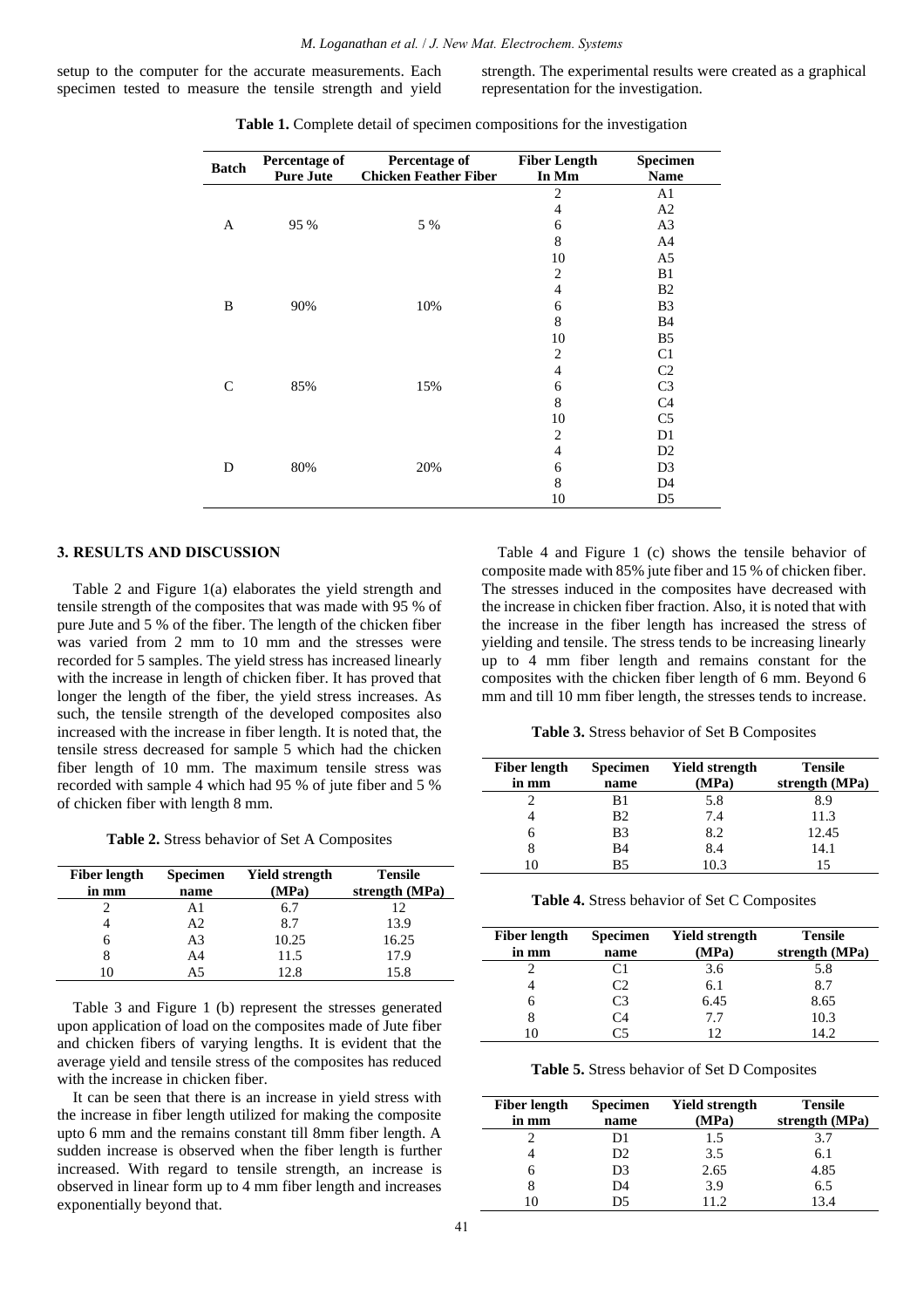*Experimental Investigation of Tensile Strength of Fiber Reinforced Polyester by Using Chicken Feather Fiber / J. New Mat. Electrochem. Systems*

The maximum yield strength and tensile stress was obtained with the composite having the maximum fiber length. This is due to the variation in load distribution on the developed composites.

In this composite, the yielding capacity and the tensile behavior were very much similar for different fiber length. As in set 3, the behavior of the composite with 80 % Jute fiber and 20 % chicken fiber was similar in nature with regard to tensile and yield stress. The maximum stresses were recorded for the composite with maximum fiber length. But in set 4, the stresses increased with increase in fiber length upto 4 mm. Further, the stress levels reduced for the composite with 6 mm fiber length and starts increasing beyond that. This may be due uneven distribution of chicken fiber over the composite. Figure 1 (d) and table 5 has recorded the stresses for various fiber lengths. It is evident from Figure 2 that, the tensile stress of developed composites reduces with the increase in chicken fiber content. Set 1 defines shows the tensile strength of the composites with 2 mm fiber length for all compositions. Similarly, the tensile behavior of the composites for all other sets also similar. The maximum average tensile strength was recorded for 10 mm chicken fiber length added composites. Figure 3 shows that, the yielding stress of developed composites reduces with the increase in chicken fiber content for up to chicken fiber length of 8 mm.

The yield stress behavior of composite with 10 mm fiber length predominantly decreases up to 10 % of chicken fiber addition. But, the yielding capacity of the composite with 15 % addition has increased in comparison with 10 % added composite and again reduces thereafter with the increase in chicken fiber fraction. Again, the average yielding stress is maximum for the composite with 10 mm fiber length. In each and every plot produce the variations of the corresponding values of the experimental results of the testing in different composition condition. For set A maximum the tensile and the yield strength reached for 8 mm length of fiber used, similarly set B, set C and set D reached the maximum tensile and the yield strength obtained for the fiber with 10 mm length. But depended upon the percentage of fiber used preposition the maximum tensile and yield strength obtained for the 90 % of pure Jute fiber with 10% of Chicken feather fiber used composites.



**Figure 1.** Tensile strength and Yielding capacity of developed composites with varying chicken fiber length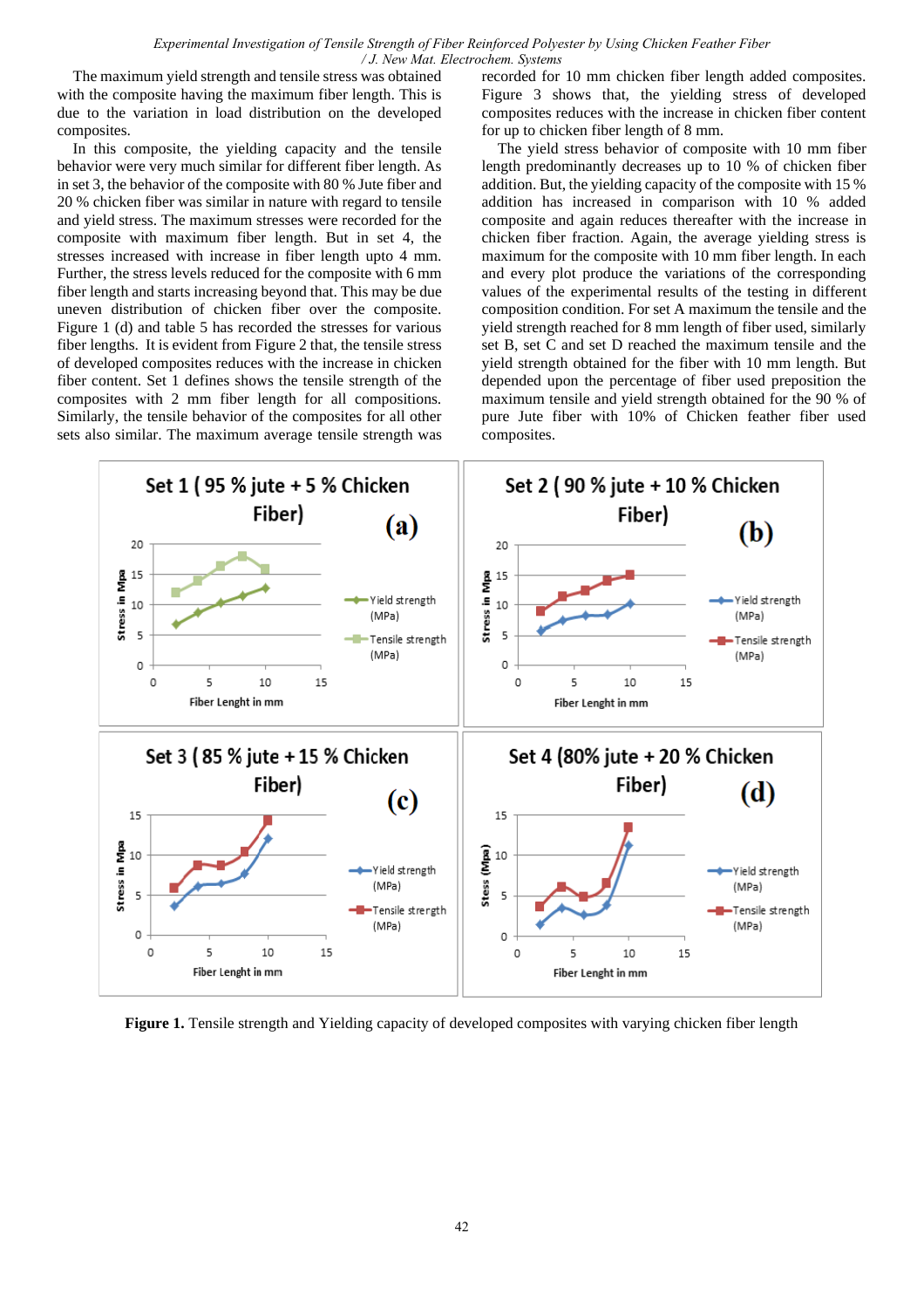

**Figure 2.** Tensile Behaviour



**Figure 3.** Yielding Capacity

#### **4. CONCLUSION**

From this experimental study of the tensile and the yield strength analysis on composites of pure jute fiber with Chicken feather fiber, the following conclusions are given:

(1) Percentage variations of Chicken feather fiber produce considerable impact on the tensile strength as well as the yield strength.

(2) In Set A compositions meet the maximum tensile and yield strength for 8 mm length of chicken feather fiber used in jute fiber.

(3) Chicken feather fiber with length of 10 mm produce the upper most tensile strength and yield strength for the set B, set C and set D when compared to other lengths.

(4) Among these four set of percentage variation composites greatest tensile strength reached for Set A which contains 95 % of pure Jute fiber and 5 % of Chicken feather fiber.

(5) Between these four set of percentage dissimilarity composites, Set A which contains 95 % of pure Jute fiber and 5 % of Chicken feather fiber accomplished the furthermost yield strength.

### **REFERENCES**

[1] Shin, L.J., Barathi Dassan, E.G., Zainol Abidin, M.S., Anjang, A. (2020). Tensile and compressive properties of glass fiber-reinforced polymer hybrid composite with eggshell powder. Arabian Journal for Science and Engineering, 45: 5783-5791. https://doi.org/10.1007/s13369-020-04561-z

- [2] Egala, R., Jagadeesh, G.V., Setti, S.G. (2020). Experimental investigation and prediction of tribological behavior of unidirectional short castor oil fiber reinforced epoxy composites. Friction, 1-23. https://doi.org/10.1007/s40544-019-0332-0
- [3] Sathish, T., Karthick, S. (2020). Wear behaviour analysis on aluminium alloy 7050 with reinforced SiC through taguchi approach. Journal of Materials Research and Technology, 9(3): 3481-3487. https://doi.org/10.1016/j.jmrt.2020.01.085
- [4] Sathish, T., Sabarirajan, N., Karthick, S. (2020). Machining parameters optimization of Aluminium Alloy 6063 with reinforcement of SiC composites. Materials Today: Proceedings.

<https://doi.org/10.1016/j.matpr.2019.12.085>

- [5] Muthukumar, K., Sabariraj, R.V., Kumar, S.D., Sathish, T. (2020). Investigation of thermal conductivity and thermal resistance analysis on different combination of natural fiber composites of Banana, Pineapple and Jute. Materials Today: Proceedings, 21: 976-980. https://doi.org/10.1016/j.matpr.2019.09.140
- [6] Mehar, A., Ahmed, G.S., Kumar, G.P., Rahman, M.A., Qayum, M.A. (2015). Experimental investigation and FE analysis of CFRP composites. Materials Today: Proceedings, 2(4-5): 2831-2839. https://doi.org/10.1016/j.matpr.2015.07.297
- [7] Sathish, T. (2018). BONN Technique: Tribological properties predictor for plasma nitrided 316L stainless steel. Materials Today: Proceedings, 5(6): 14545-14552. https://doi.org/10.1016/j.matpr.2018.03.044
- [8] Navaneetha Krishnan, G., Selvam, V., Saravanan, C. (2015). Effect of CNTs-Fe2O3 hybrids on mechanical studies of glass fibre/epoxy nanocomposites. Pharmaceutical Chemistry Journal, 6: 196-201.
- [9] Sathish, T. (2018). GAC-ANN technique for prediction of spring back effect in wipe bending process of sheet metal. Materials Today: Proceedings, 5(6): 14448-14457. https://doi.org/10.1016/j.matpr.2018.03.031
- [10] Sathish, T., Chandramohan, D., Vijayan, V., Sebastian, P.J. (2019). Investigation on microstructural and mechanical properties of Cu reinforced with Sic composites prepared by microwave sintering process. Journal of New Materials for Electrochemical Systems, 22(1): 5-9. https://doi.org/10.14447/jnmes.v22i1.a02
- [11] Praveen Kumar, R., Navaneethakrishnan, G., Umanath, K. (2018). Experimental analysis of glass fibre – sisal reinforced composite material. Int. J. Mech. Production Engg. Research and Development, 8: 943.
- [12] Sathish, T., Saravanan, S., Vijayan, V. (2019). Effect of reinforced aluminium alloy LM30 with pure ceramic particles to evaluate hardness and wear properties. Materials Research Innovations, 24(3): 129-132. https://doi.org/10.1080/14328917.2019.1614321
- [13] Parameswaran, P., Rameshbabu, A.M., Krishnan, G.N., Yogeshwaran, R., Ramkumar, R. (2018). Study of the corrosion properties in a hot forged Cu-Al-Ni alloy with added Cr. Journal of the Mechanical Behavior of Materials, 27(3-4): 1. https://doi.org/10.1515/jmbm-2018-0016
- [14] Praveen Kumar, R., Navaneethakrishnan, G., Umanath, K. (2018). Experimental investigation on mechanical